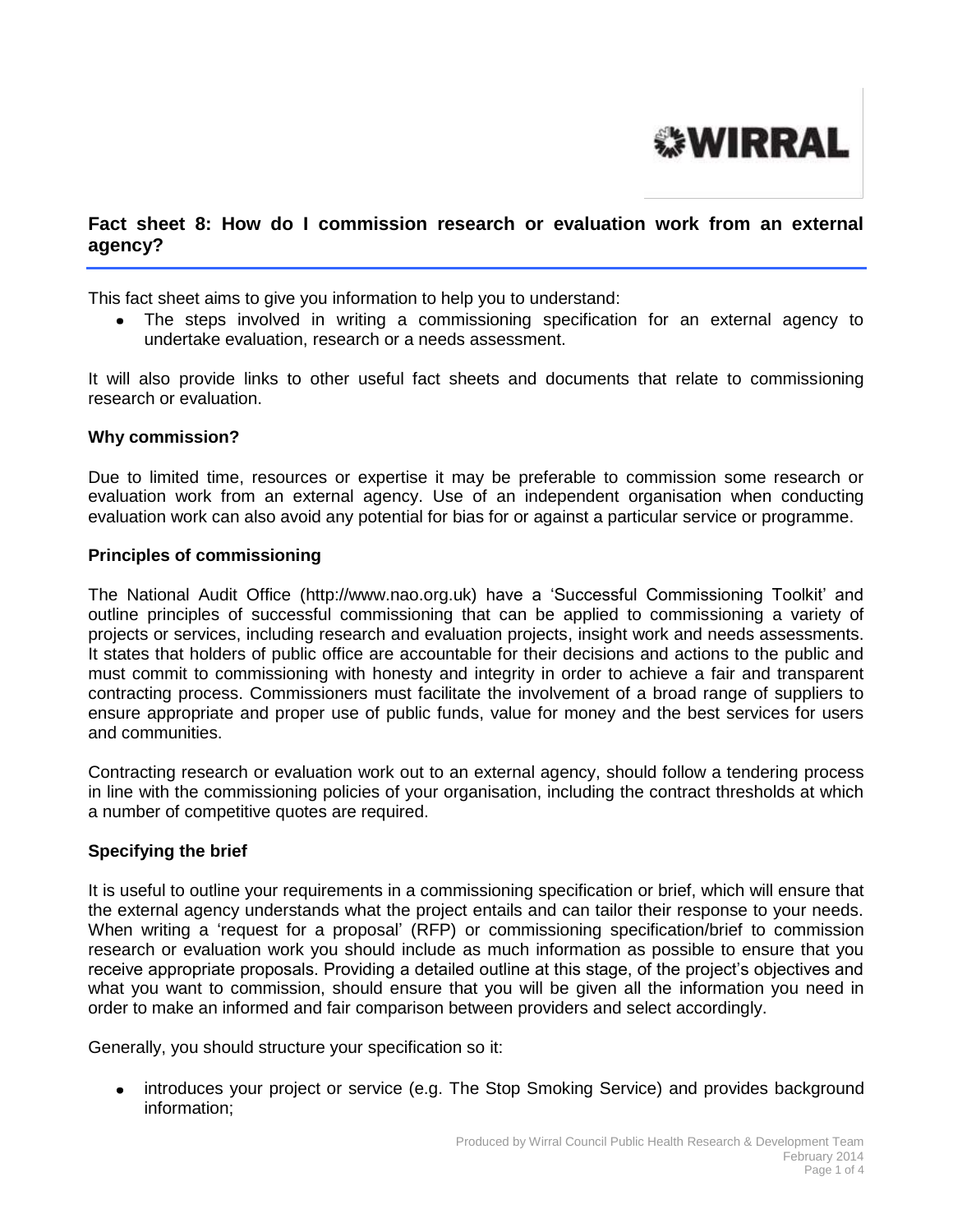- discusses what you want to do (e.g. conduct an evaluation to assess the effectiveness and impact of the service); and
- detail what you want to commission to help achieve this (e.g. some insight work to explore….or a quantitative study to investigate…).

A suggested template for a commissioning specification can be found here [Commissioning spec](http://info.wirral.nhs.uk/intelligencehub/howtofact-sheetsonevidence&research.html)  [template for Evaluation Projects.](http://info.wirral.nhs.uk/intelligencehub/howtofact-sheetsonevidence&research.html) When working through it, you should provide as much information as you can about:

#### **Background**

- About Wirral (population, demographics, other relevant information) and the organisation commissioning the work.
- The issue you are addressing and the project/programme/service or initiative being used to address it, including the intended audience of the service.
- Any existing research/literature that has been used to formulate or inform your work in this area.

# **Your research objectives**

- What is the purpose of the research or evaluation?
- How will the research or evaluation findings be used?
- What is the key information needed from the research or evaluation?

#### **Target audience**

- Specify the target audience of the evaluation (it may be different to the intended audience of the service itself, for example if non users are to be involved) and their characteristics.
- Mention the source of the audience e.g. Will we provide a database of contacts or expect them to recruit participants from another source?

You may also wish to outline examples of key stakeholders who you would like to be involved in the research/evaluation/needs assessment.

# **Approach**

You can provide an outline of the methodology you expect or invite them to suggest an alternative methodology. Consider:

- Will the information need to be quantified. Do you need to find out how many? If so, you may want to suggest a survey, for example, and specify sample requirements. Agencies can also be invited to suggest sample sizes based on information provided by you as to the size of the population or service user/staff base.
- Or is more in depth information needed? Do you want to find out why? If so, a more qualitative study may provide more usable data.

# **Deliverables**

It is important to be clear about what you expect the provider to produce for their project, e.g. a presentation, a workshop and/or a report (electronic or paper based? How many copies?). You may also wish the agency to consider and propose appropriate channels for dissemination of the findings.

# **Timings**

Specify timings for: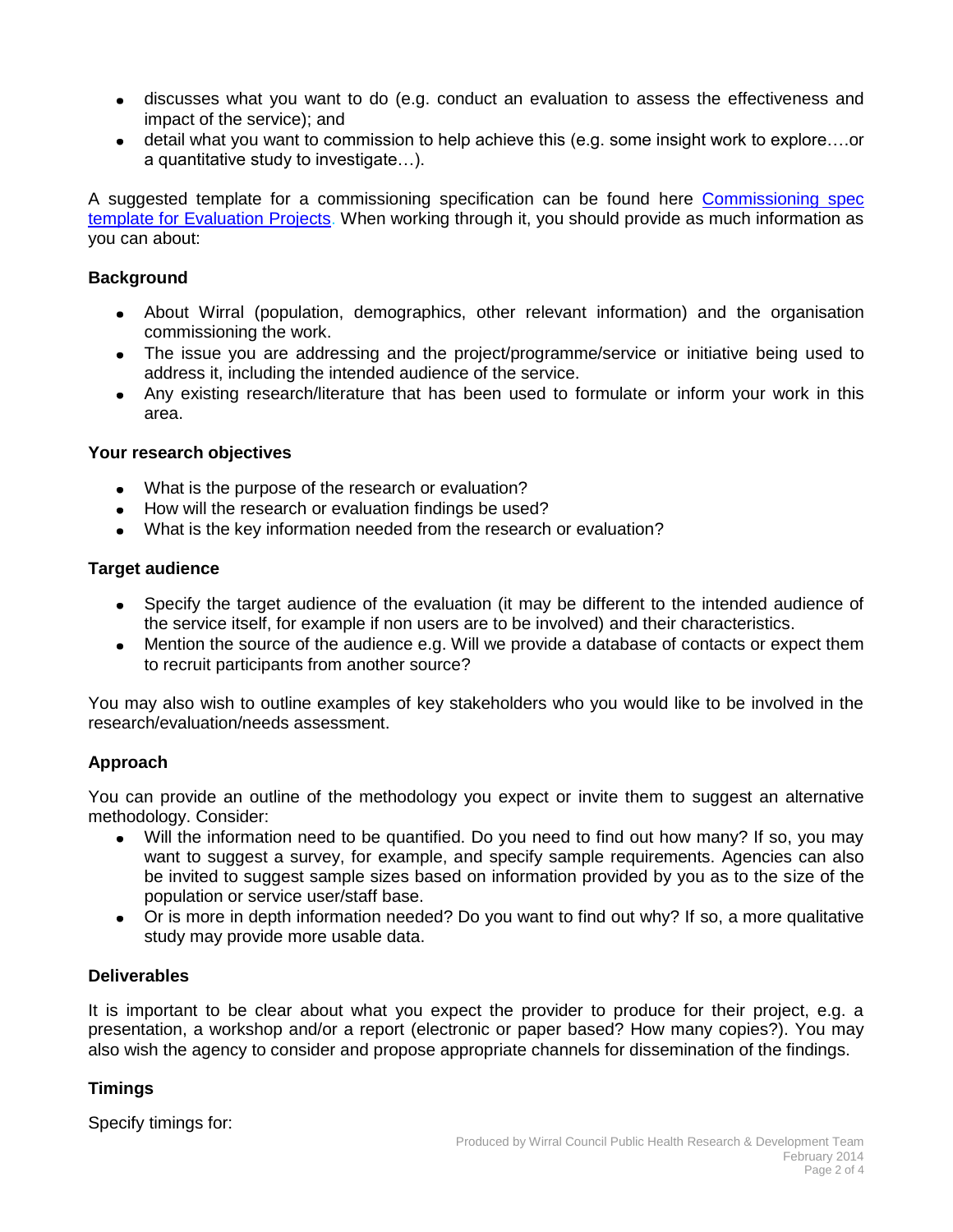- Proposal submission deadline
- Presentations for short listing if applicable
- Notification for the successful agency
- Inception meeting
- **•** Fieldwork
- **•** Deliverables

## **Budget**

Suggest a budget, budget ceiling or simply ask for costs (it is better to give a guide price). Specify whether the budget given is inclusive or exclusive of VAT. You may want to suggest that interested organisations provide you with a 'Shopping list approach' where they suggest alternative methodologies that you can choose from in a mix and match style. However, be sure to warn that proposals will not be considered if the essential components of their 'shopping list' arrive at a total higher than the overall budget e.g. "Proposals will be welcomed that offer a 'shopping list' approach. However, it must not be the case that any components deemed essential to meeting the objectives of the commissioning brief cannot be met within the £20,000 ceiling budget."

#### **Project team**

You should request that information is provided about:

- Who will manage the project?
- What skills do the project team have? They should include CVs.
- Have they done similar work before? They should provide examples of key experience.

#### **Formalities**

- When is the proposal required? Date and time.
- Who should it be sent to? Key contact should be supplied and this contact should be designated to answer queries or requests or more information from interested parties.
- What format do you want the final proposal supplied in? e.g. Email or written.
- Are there any procurement formalities needed? Do agencies need to complete a Pre qualification questionnaire (PQQ)? Do they need to include details of their professional indemnity insurance and/or quality criteria and/or policies such as equality and diversity.

#### **Other points to consider:**

- Are there any elements of the work that need to be completed internally or that require cooperation from internal stakeholders (e.g. Access to data and databases needs considering before the research or evaluation project starts)? It may be advisable to conduct some elements in house, such as printing and posting of letters or survey materials to keep costs down. If you consider whether there is capacity in house for these tasks before submitting the commissioning brief you will know whether they need including in the specification.
- Consider consent of participants and any data protection issues that might arise from the proposed research. You will require consent from participants to be contacted by the external agency (they have given their personal information to the service but not to an external agency). This can take time, and resolving issues of access to data before the contract is awarded can save time at the commencement of the project.
- In some cases, ethical approval may need to be explored, see Factsheet 13: Ethical [considerations in research and evaluation](http://info.wirral.nhs.uk/intelligencehub/howtofact-sheetsonevidence&research.html) and again, resolving this before awarding a contract may be important for your timescales.
- Consider who will manage the evaluation and liaise with the provider. They will need to be involved in the commissioning process and should be named in the brief.